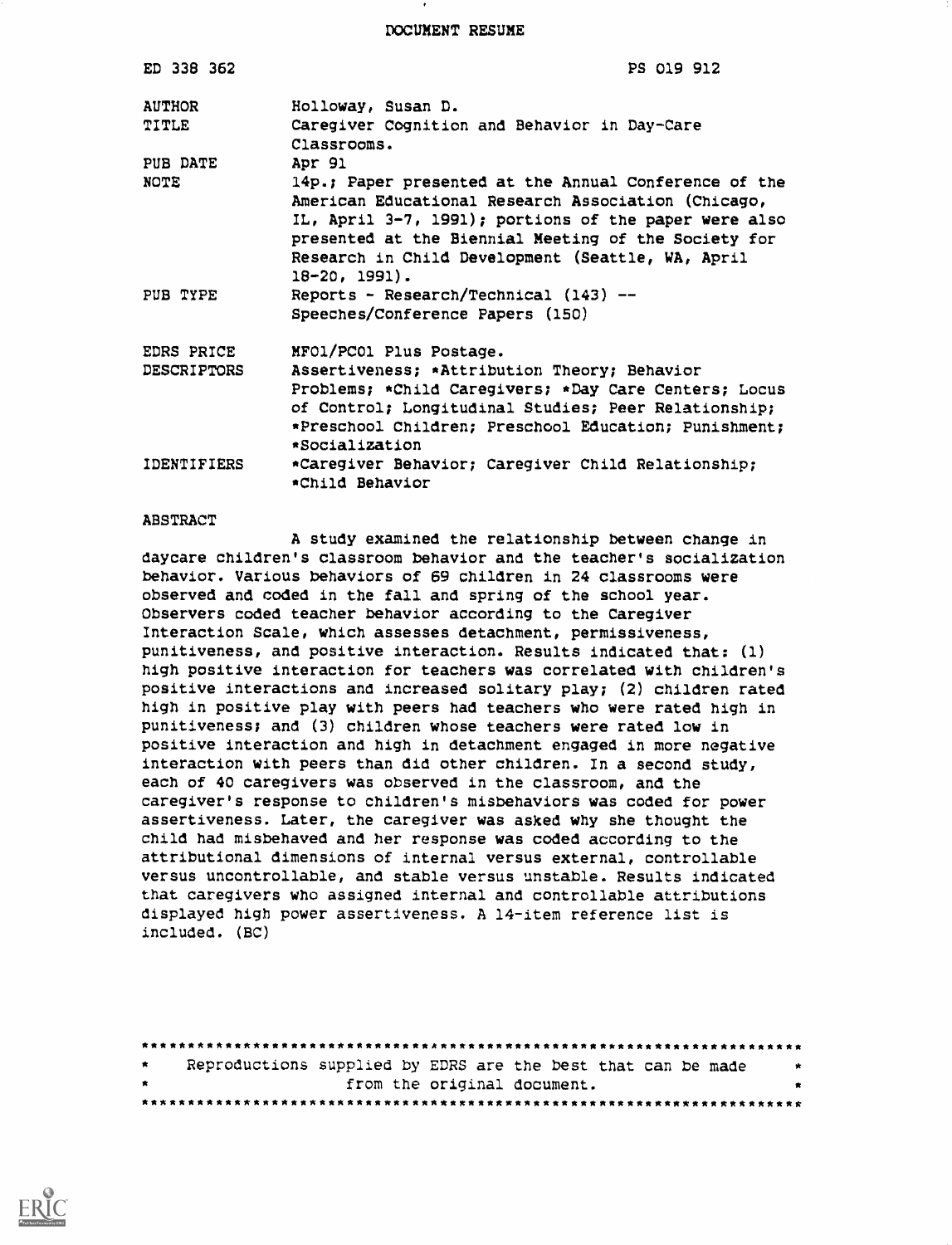U S DEPARTMENT Of EDUCATION Office of Educational Research and improvement EDUCATIONAL RESOURCES INFORMATION CENTER IERICI

This document has been reproduced as<br>received from the parson of organization<br>originating it

Minor changes have been made to improve<br>reproduction qualify

Points of view or opinions stated in mix ooc o<br>ment 'do' not 'necessarily' represent' official<br>OERI position or policy

 $\boldsymbol{\alpha}$  $\bullet$  $\mathcal{L}$ QQ  $\frac{1}{2}$  $\langle \hat{\gamma} \rangle$ 

 $\bullet$ 

Caregiver Cognition and Behavior in Day-Care Classrooms

Susan D. Holloway

University of Maryland, College Park and Harvard University

> "PERMISSION TO REPRODUCE THIS MATERIAL HAS BEEN GRANTED BY

sistem  $4e\Lambda$ o $2e$ 

TO THE EDUCATIONAL RESOURCES INFORMATION CENTER (ERIC)."

Presented at the annual meeting of the American Educational Research Association, Chicago, April 1991. Portions of this paper were also presented at the biennial meeting of the Society for Research in Child Development, Seattle, April 1991.

> 2 DEST GULT MABIFERDEE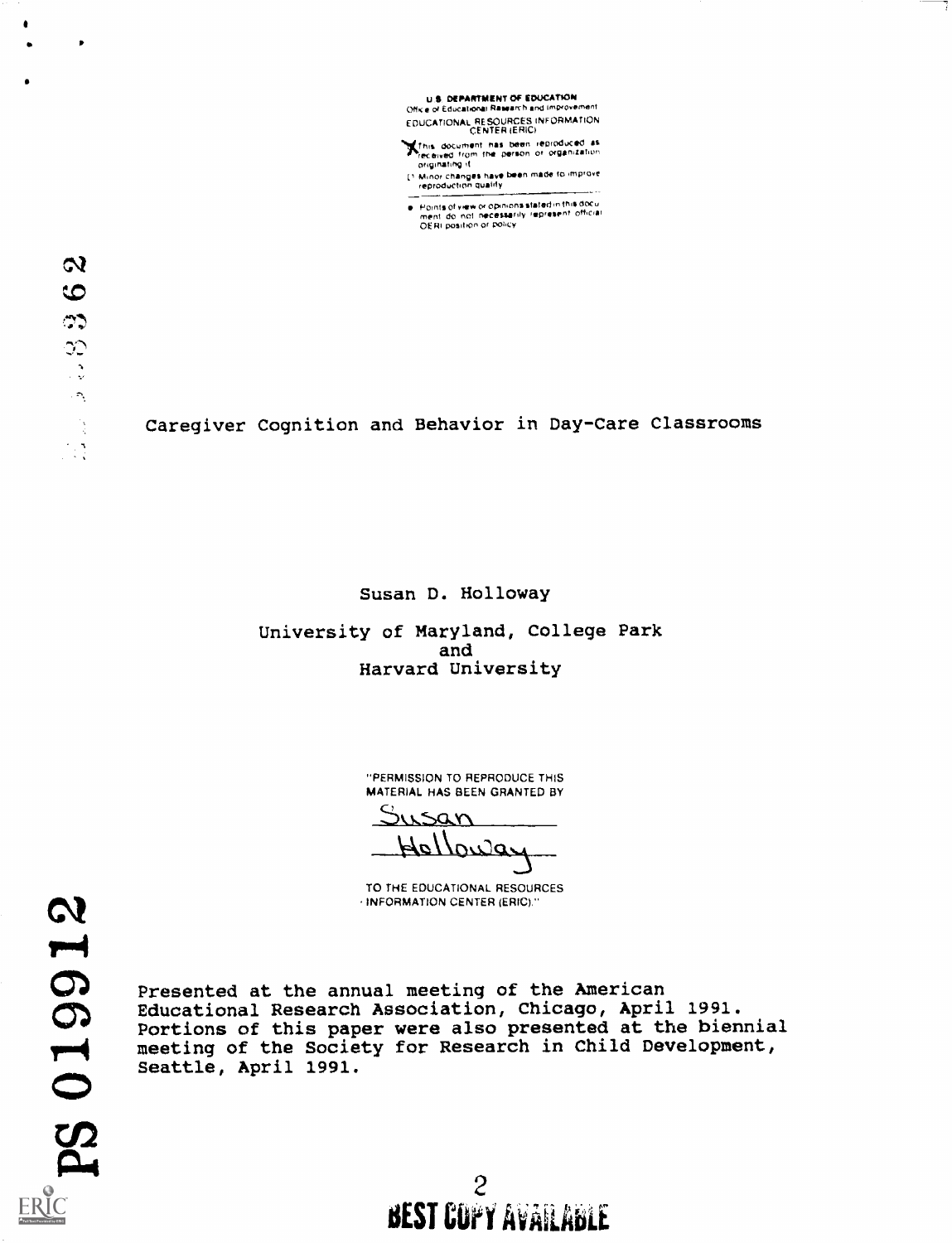Caregiver Cognition and Behavior in Day-Care Classrooms

## Introduction

Over the last 15 years, a body of literature has accumulated showing that social competence in the day-care classroom is fostered by caregivers who are warm rather than hostile, and involved and responsive rather than detached (e.g., Holloway & Reichhart-Erickson, 1988; McCartney, 1984). Recently, the interactive effect of the home and day care settings has also been acknowledged (e.g., Holloway & Reichhart-Erickson, 1989; Howes & Olenick, 1986; Kontos & Fiene). Early studies which ignored family background ran the risk of mistakenly attributing differences in developmental outcomes to day care quality, effects which may have actually been caused by home variables or by an interaction of home and day care variables. Recent studies have been more careful to include family measures, but most have used social class background or global indicators of household functioning as indicators of home processes. Because it is difficult to know which aspects of the home environment are the most relevant to study, it is hard to determine whether all the variation due to the influence of the home has been captured.

I would first like to describe a study in which I addressed the relationship of caregiver socialization practices and children's classroom behavior. My primary concern in designing the study was to minimize the confounding of classroom processes and family background. A rigorous test of the effects of caregiver socialization behavior is to examine its relation to change in children's behavior over time. Few day-care studies with the exception of the National Day Care Study have looked at change scores (Ruopp et al, 1979), although this is a fairly common strategy in studies of school effectiveness in later grades (Rutter, 1983; see Willett 1988/89 for a discussion of methodological issues).

My approach was to look at change in children's classroom behavior over the course of a school year. I intended to examine the relationship of the behavioral change to ratings of caregiver socialization behaviors. By examining a child's progress relative to his or her own baseline behavior I hoped to partial out the effects of previous home and day care experiences.



3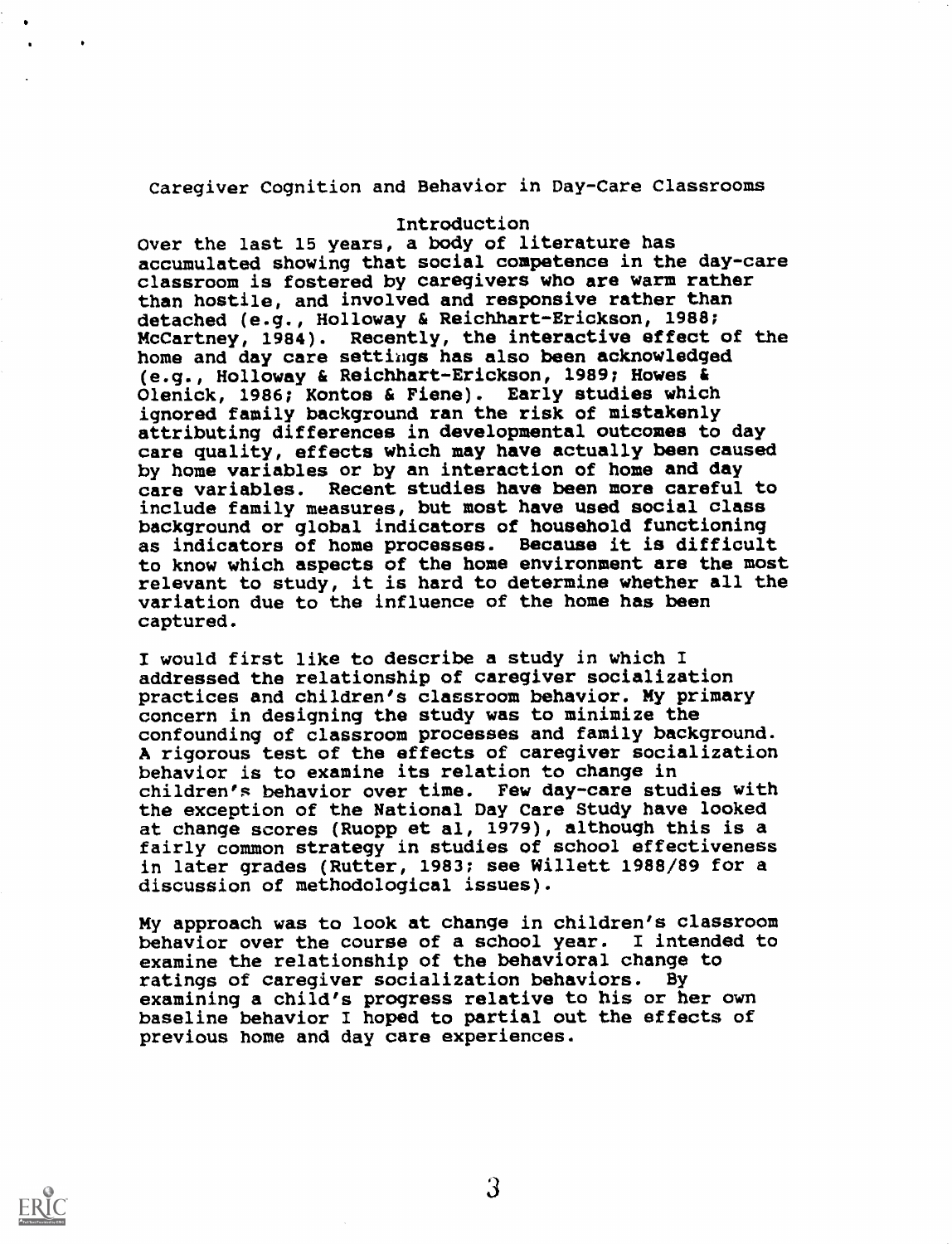I also included parental social class in the models, paying particular attention to possible interactive effects of social class and caregiver socialization behaviors on children's development. Careful examinations of interactions with social class is another under-utilized strategy in this area of research.

We formed our initial sample by contacting randomly selected day care centers. Up to six children's names were selected from the pool of caucasian four year olds in each classroom. Our initial sample included 83 children in 26 classrooms. The children ranged in age at the time of the first observation from three years ten months to four years seven months.

From mid-September to mid-November, we observed each child twice in the classroom. We also interviewed the children to assess their prosocial reasoning -- however, I will not be reporting on those data today. The behavioral observations were conducted during free play. Each target child was observed for 70 10 second intervals. We coded solitary play, positive play with peers -- which was any sort of direct positive interaction with a peer, either verbal or physical, negative play with peers -- which included any verbal or physical aggression directed at a peer, positive interaction with the teacher, negative interaction with the teacher, observing others without involvement, aimless wandering, and transition between activities.

Inter-observer reliability, as reflected in Cohen's kappa, was good for all variables except negative peer interaction, for which Cohen's kappa was low to moderate.

In the spring, from mid-April to mid-June, we returned to the centers and assessed classroom behavior again. We dropped two classes because the head teacher had changed in the time since the first observation. An additional 8 children had moved to other types of care. So, the sample size had dropped down to 69 children. At that time we also conducted observations of the day care providers.

We observed each head teacher and aide on two separate days during free play for approximately half an hour. Following each observation period, the observer completed a slightly modified version of Arnett's Caregiver Interaction Scale (Arnett, 1987). The scale contained 28 items, including items like :



 $\boldsymbol{4}$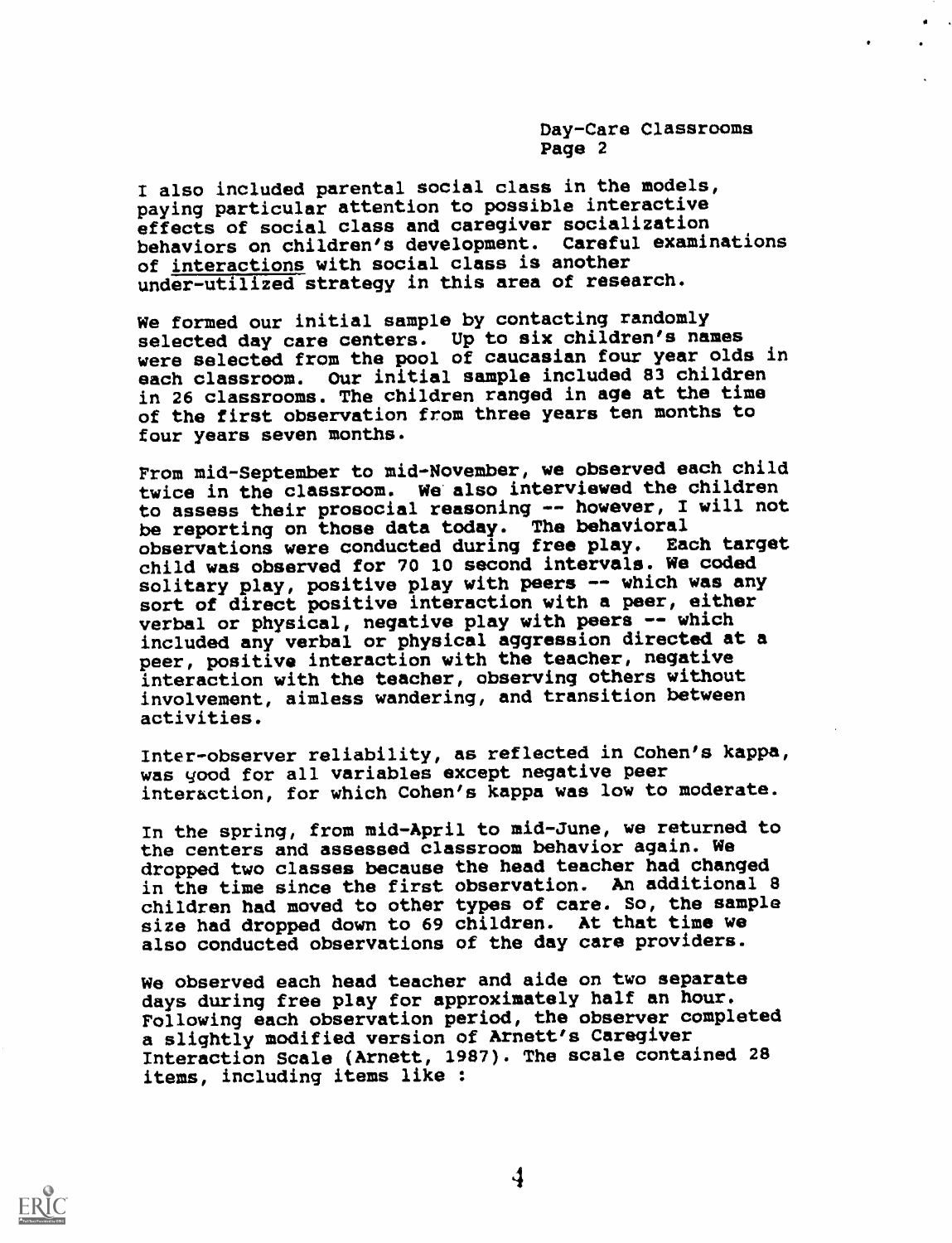Behavcs warmly to the children Seems critical of the children Listens attentively when children speak to her

For each item, the observer indicated on a four point scale how characteristic each statement was of the caregiver.

The Caregiver Interaction Scale contains subscales assessing detachment, permissiveness, punitiveness, and positive interaction (which refers generally to warmth and responsiveness). Alpha coefficients ranged between .75 and .91, indicating high internal consistency for each subscale.

The majority of centers in the sample were private, not-for profit. The average class size was 13 children, with a standard deviation of 4.23. Average child:caregiver ratio was 6.79, with a standard deviation of 2.10. We obtained a global rating of day care quality using portions of the ECERS -- the average total score on<br>the ECERS was 4.59 with a standard deviation of .88. The the ECERS was 4.59 with a standard deviation of .88. maximum possible would have been a 7, so these were relatively good centers.

For the data analysis we only used ratings of the head teachers because the aides had such a high turnover rate.

Our first step was to correlate the caregiver socialization behaviors with structural indicators of day care quality. We found strong relationships. Caregivers with more education and more training in early childhood education were more positive, less permissive, less punitive, and less detached. Favorable child:caregiver ratios were associated with high scores on positive interaction and low scores on permissiveness, punitiveness, and detachment. These relationships were almost all significant at the .001 level, with most correlations in the range of .40 to .55.

We then correlated the caregiver socialization scales with the child outcome variables. Separate correlations were obtained for the fall and the spring. As expected, few of the caregiver socialization scales were related to the fall child measures; in fact, out of 20 correlations only three were significant at .05 or better. In the spring, more relationships emerged.

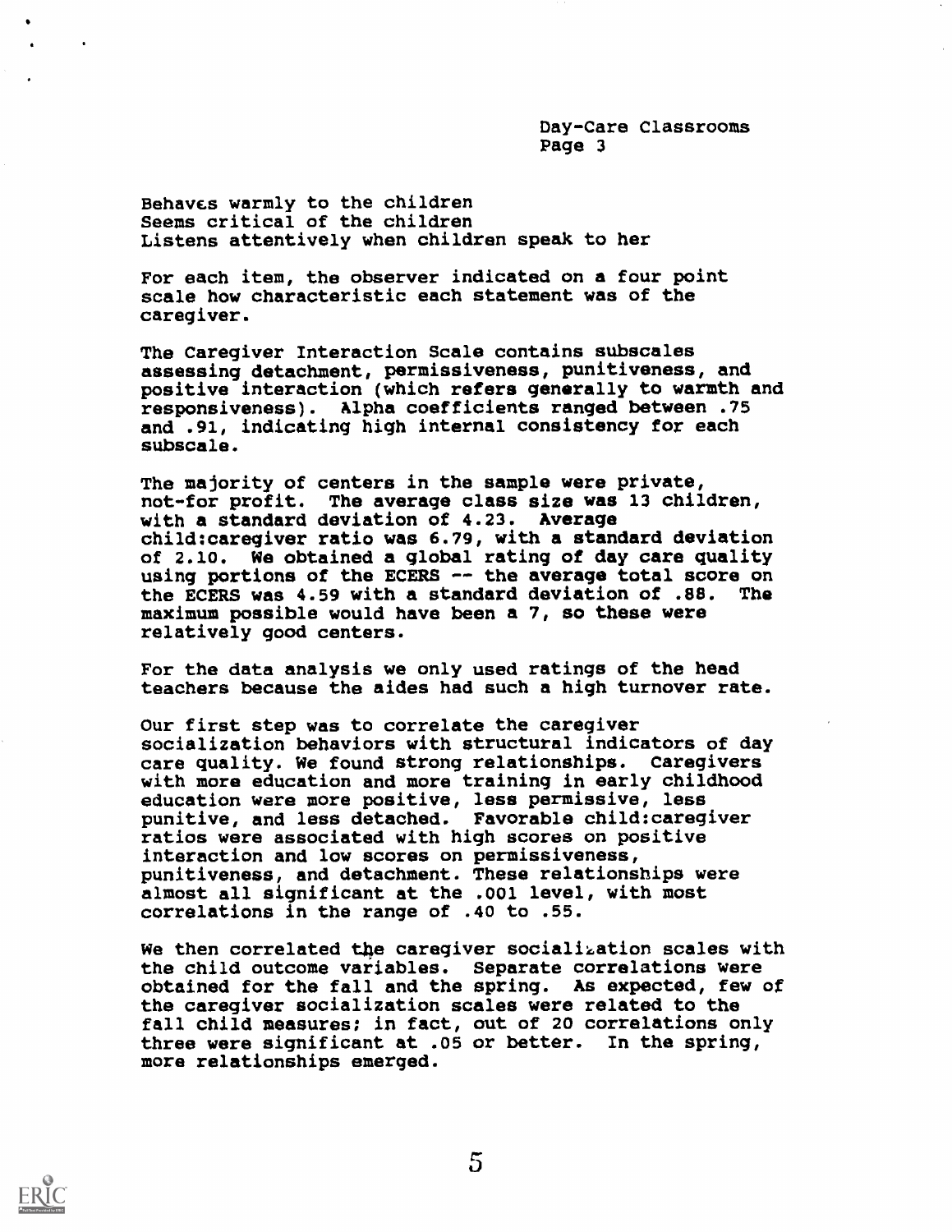Not surprisingly, children who were observed to have more positive interactions with their caregivers were in classrooms where caregivers were generally rated high on the positive interaction subscale and low on detachment. Children who engaged in more solitary play had teachers who had higher positive interaction subscale scores and were less punitive. Somewhat suprisingly, children who engaged in more intervals of positive play with peers had caregivers who were more punitive, and, marginally, rated lower on positive interaction. However, children whose caregivers were less positive and more detached also engaged in more negative interaction with peers.

The associations that emerged here are pretty much as expected, except for the relation of positive peer interaction with less warm and responsive caregiving and with more punitive caregiving. Interestingly, however, Lamb and his colleagues found -- in Sweden -- that children who were more sociable with peers and unfamiliar adults were in lower quality centers (Lamb et al, 1988). Caregivers who take an active role in the classroom may inadvertently dampen children's peer interaction -- both positive and negative.

In our study, family SES was associated with two sorts of classroom behavior; higher SES children were less likely than lower SES children to be involved in negative peer interactions, and more likely to be involved in positive interactions with caregivers. Higher SES children attended centers where caregivers were more positive in their interactions, less detached, and less punitive (Pearson r's ranged from -.38 to .32). This pattern of association has been found in other studies as well, indicating that -- outside the population of very low-income children -children from lower social strata often attend centers that fall below standards defined by early childhood professionals.

I then went through a long and painful process of trying to construct multivariate models. While my goal was to use change scores as the outcome -- modeling the difference between fall and spring behavior -- I started with the more modest enterprise of modeling the spring behavior. As predictors, I considered the socialization variables both individually and in interaction with each other -- as well as key aspects of childrens/ backgrounds, such as SES, number of hours in care per day, and age of

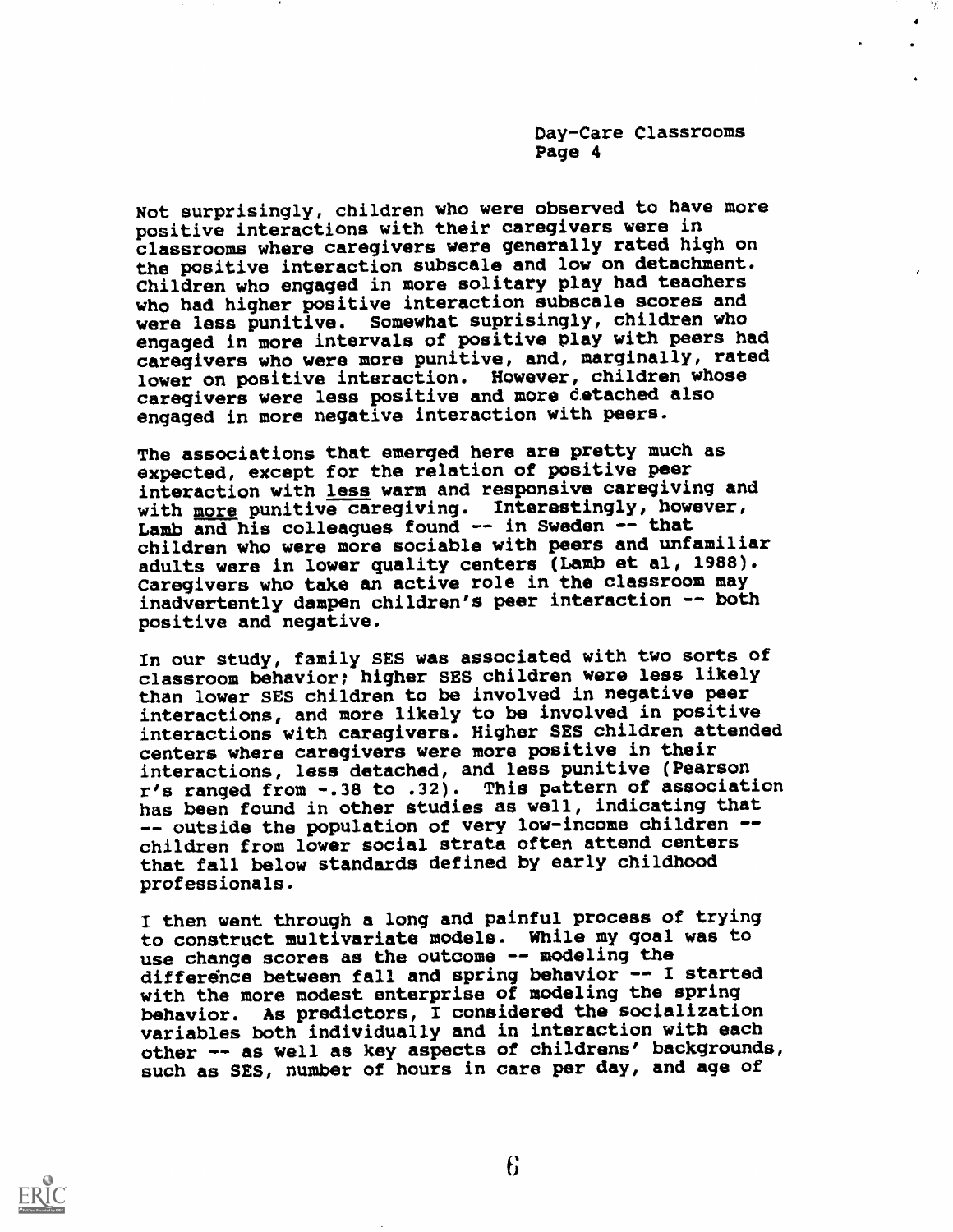starting day care. So far I have been unable to fit any multivariate models to the spring data, let alone to the difference scores. The associations reflected in the correlations do not appear to be strong enough to function as significant predictors in combination with other substantive predictors or control variables.

Why were the results too weak to support multivariate models? Ideally, I would have liked a larger sample with more variation on the caregiver behaviors. However, I think the problem goes deeper than design or methodological issues. One thing that struck me in collecting the data was the extent to which the caregivers I observed differed in the type of child behavior they appeared to value and encourage. In a university laboratory school, during what was theoretically free play, children were allowed a choice of activities, but the caregivers spent much of their time demonstrating elaborate art projects and helping children who opted to work on those projects, leaving those who chose fantasy play or other activities to their own devices. In another center the caregiver delegated the art projects to an aide while she  $--$  the head teacher  $--$  roamed the classroom, taking on pretend play roles in the housekeeping corner or helping to build a structure with blocks. In both centers, the caregivers were nurturant, positive and involved  $-$ - but the differences in the way they distributed their resources undoubtedly led to different classroom dynamics -- and wreaked havoc with my correlations!

I also think that my caregiver and child outcome measures were too global. A better strategy would have been to develop a richer picture of the behavioral norms and social rules of the classroom in order to capture the meaning of the caregiver behaviors to the children and to the caregivers themselves. This approach would involve looking at clusters or constellations of behaviors, and would focus on immediate contingencies between caregiver and child behavior rather than overall correlations between global categories.

I'll return to these ideas in the discussion section of my talk. But let me first describe a second study which I conducted in collaboration with Catherine Scott-Little. We stepped away from trying to predict global child outcomes and tried instead to understand more about variation in caregiver behavior in the classroom. More

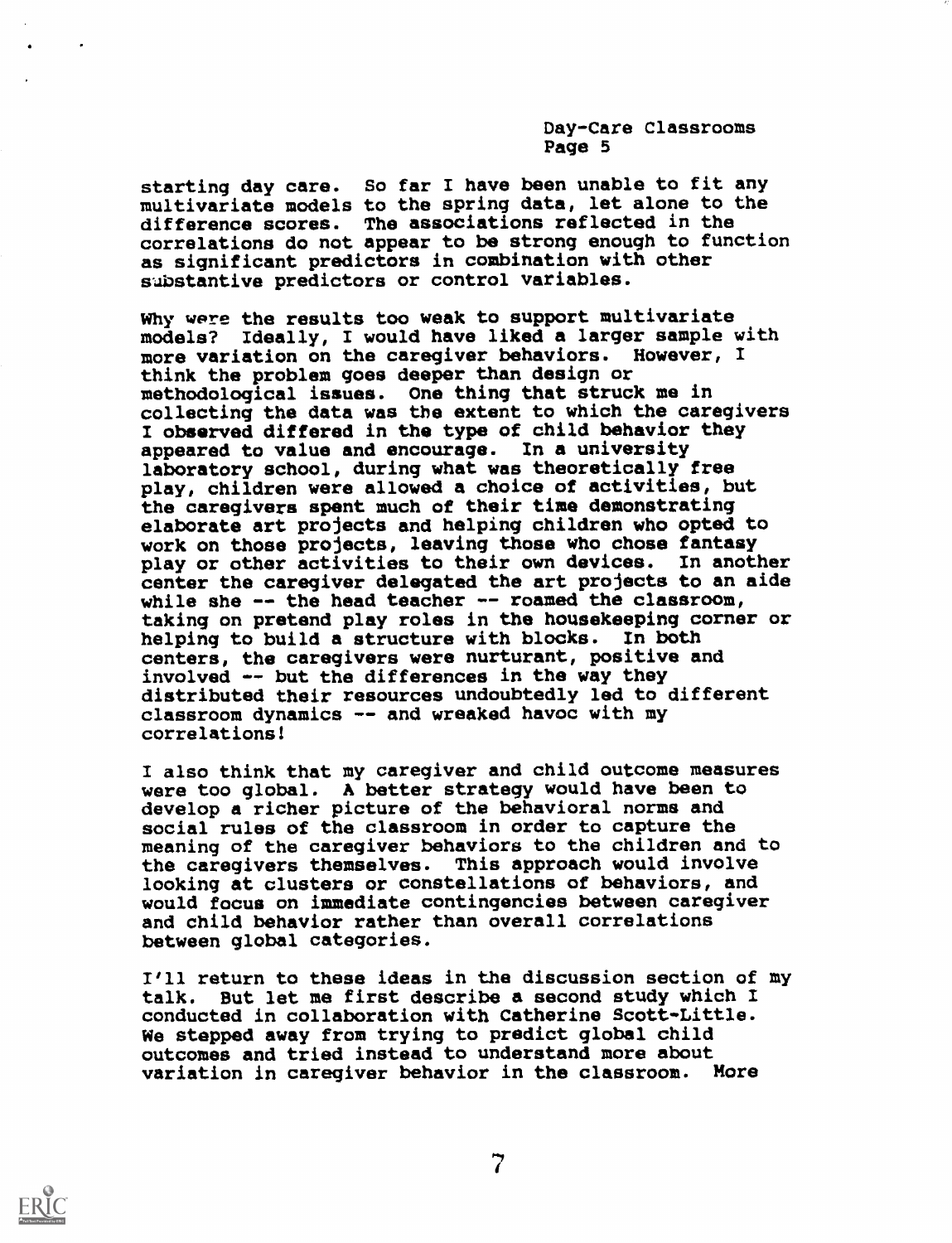مصونت

precisely put, our goal was to get a clearer picture of the cognitive processes which lead up to a caregiver's response to a child's misbehavior.

Our theoretical framework drew on attribution theory, which concerns the causal explanations that individual offer to explain the outcomes of events. Evidence on parental attributions suggests that parents who attribute children's misbehavior to internal, dispositional factors are more likely to use stern discipline than when they believe the child was unaware that the behavior was unacceptable (e.g., Dix, Ruble, & Zambarano, 1989). Parents also report being more upset when they believe the child intended the negative behavior, understood the consequences of the behavior, or was able to control the behavior.

We observed and interviewed forty caregivers. They had worked in child care settings for an average of 9 years, with a standard deviation of 7 years. Their educational backgrounds ranged from high school education to completed masters degrees.

During a two-hour observation period, data about the caregiver's response to either aggressive misbehaviors or<br>rebellious/poncompliant misbehaviors were collected. The rebellious/noncompliant misbehaviors were collected. observer noted details of the misbehavior situation, including which child was involved, how the child behaved and how the caregiver responded to the child. After the observation period, the observer reminded the caregiver about one of the misbehavior situations and asked her why she thought the child had misbehaved.

Her causal attributions were recorded and later coded along the three attributional dimensions of internal to the child vs. external to the child, controllable vs. non-controllable, and stable over time vs. not stable over time. For example, one caregiver gave the following attribution to explain why one child hit another child: "Danny is new to the group and doesn't know how to act yet. ..he's young and doesn't have as much control over his behaviors as younger children." In other words, she attributed the misbehavior to the child's age and newness to the group -- both internal, uncontrollable, and unstable factors.

The power assertiveness of caregiver responses to the child's misbehavior was coded on a four point scale, from

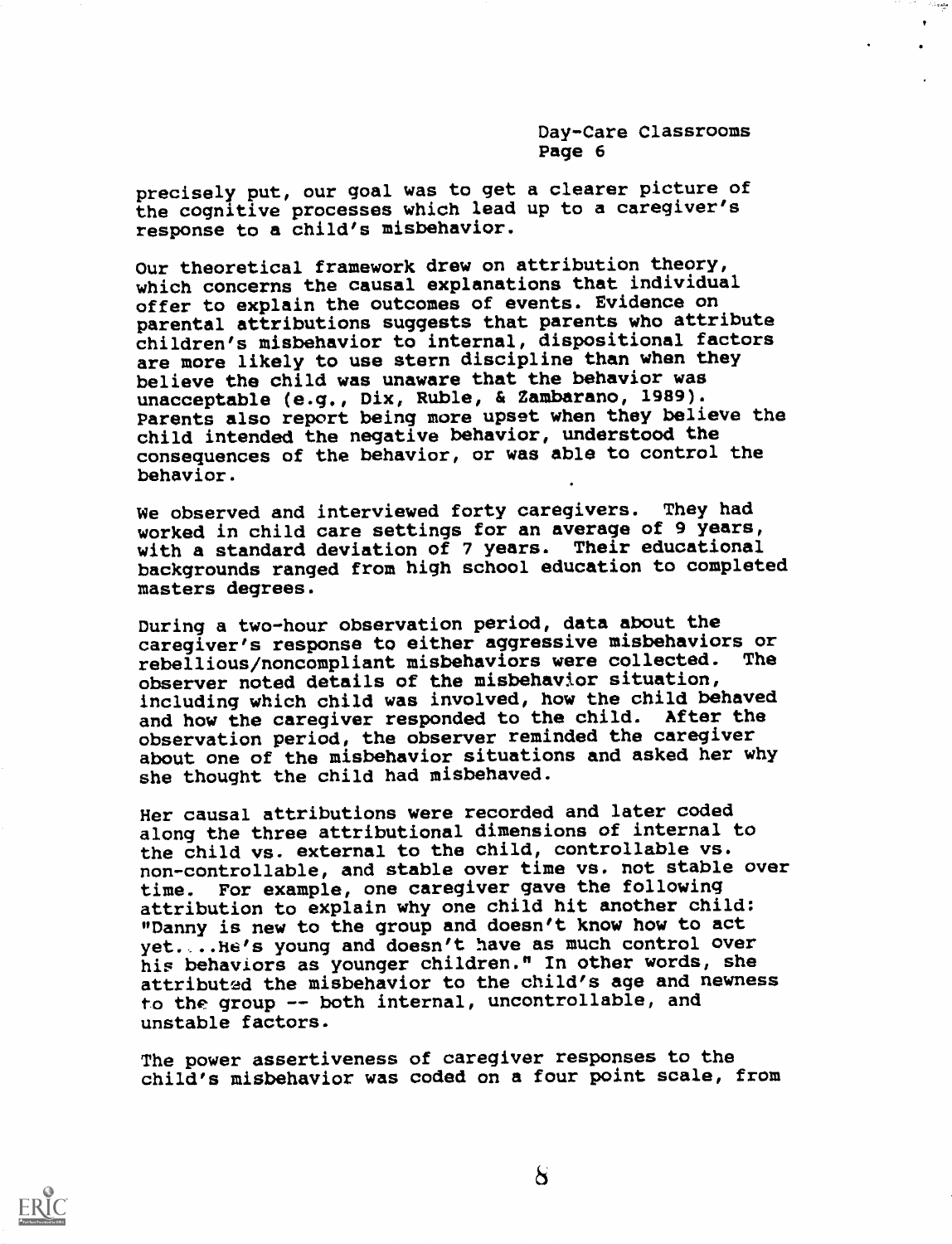ignoring the behavior to forcing the child to correct the behavior. Power assertiveness ratings were computed by adding the power assertive ratings for all behavioral responses observed and dividing by the total number of responses exhibited.

We found that caregivers who attributed children's behavior to causes internal to the child were more power assertive in their response to the incident. Caregivers who saw the cause of the misbehavior as something over which the child had control were also more power assertive. Caregivers' behavior was not associated with their assessment of whether the causal factor was likely to change over time. The caregivers' attributions were not related to their amount of experience in day care, their training in early childhood education, their general education, or their general attitudes toward classroom control.

The association of the attributions to the behavior remained intact when we regressed power assertiveness of reponse on each attributional dimension, controlling for each of the caregiver characteristics.

This study illustrates the power of moving to a more micro level to understand the dynamics operating in a given transaction between a child and a caregiver. The study also underlines the importance of considering the caregivers' cognitive processing of events as a key to understanding why they behave in certain ways. Additionally, we benefited from a strong theoretical framework which guided the selection of relevant variables.

We did not assess the child's response to the caregiver's behavior, but such an approach may be more successful than attempting, as we did in the first study, to look at more distal child outcomes collapsed across many different types of situations.

In conclusion, I would like to caution against premature conclusions as to which caregiver behaviors are essential ingredients of high quality day care. After two decades of work, researchers of parental socialization have concluded that it is difficult if not impossible to isolate simple behavioral dimensions that have predictable linear effects on children's development. In their review of parent socialization practices, Grusec and Lytton

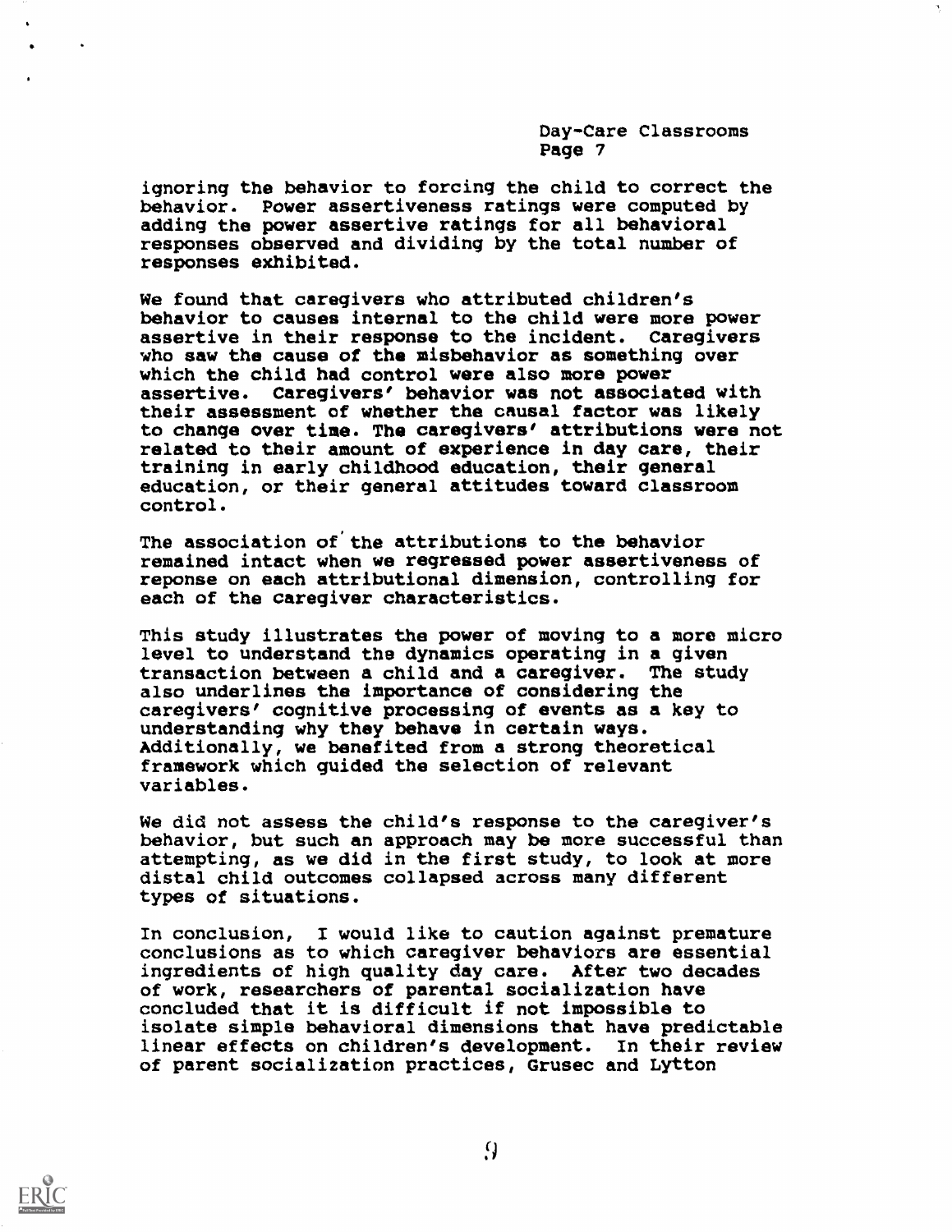(1988) provide the following caveat:

"The enterprise of both socialization research and nutritional science is equally daunting in its complexity, and some similarities can be found also in the history of their findings: Initial claims and warnings, about cholesterol, for instance, have later been found to be premature and had to be qualified and then revised in light of more recent and sophisticated methods of research. A parallel in socialization research would be early findings stressing the deleterious effects of punishment that were modified by later research, suggesting that such effects arise mainly from the extreme use of punishment, especially when it is a manifestation of rejection, but not necessarily from its moderate use." (page 169).

In re-visiting the issue of caregiver behavior, the first task is to re-think the assumption that there is a universally endorsed profile of optimal child development. Parents differ in the balance they seek in their children between assertiveness and docility, cooperation and individualism, independence and attachment. Variation exists on these optimal patterns within and across social class and ethnic groups. Nor is there unanimity in the ranks of social scientists on a definition of optimal child development. In the day care literature, we have seen debates over the implications of the apparently more assertive and noncompliant pattern of behavior evidenced by children attending day care as compared to those reared solely at home. Is this behavior mature and spunky or obnoxious and undesirable? The answer to this question depends on the values of the observer. We need to question whether it is desirable -- or even possible -to identify and endorse a normative pattern of child outcomes.

Secondly, even if it is possible to articulate a set of developmental goals, it is not easy to isolate the behaviors or conditions that will shape children in the desired direction. The effect of any given behavior depends on its meaning to the parent or caregiver and to the child. The meaning of a behavior hinges on the context in which it occurs. A caregiver who punishes but also provides reasons for the punishment probably has a different effect from one who punishes without also using induction.



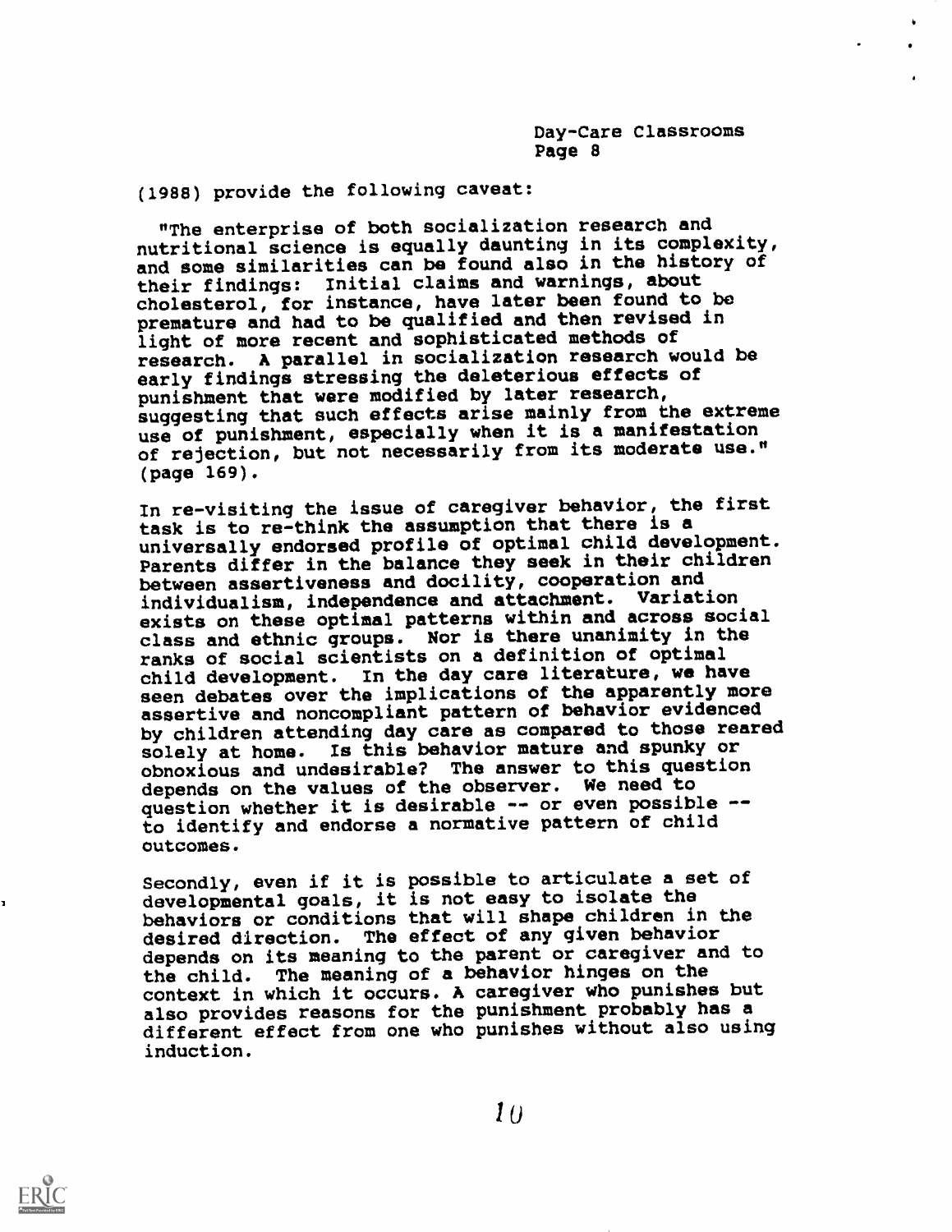A nice illustration of the way in which the same behavior takes on different meaning depending on the caregivers' socialization goals, and depending on the overall repertoire of strategies they use, comes from Baumrind's early work on parents (1973). For the white children in her sample, social competence was associated with firm but democratic parenting, the authoritative pattern. For the small group of black children, social competence was associated with firm and non-democratic parenting -- the authoritarian style. Baumrind argues that the more authoritarian social norms of the black parents may have reflected the actual conditions necessary for optimal development, and hence may have been experienced by the child as supportive and reassuring. For the upper-middle class white families, authoritarian parenting was neither necessary for survival nor normative; Baumrind speculates that authoritarian parenting in these families may be accompanied by anger or emotional coldness, and is experienced much more negatively by the children. Dornbusch and his colleagues (1987) have also tested the validity of Baumrind's constructs in explaining school achievement in minority ethnic groups; they found that these parenting styles do not predict school achievement for Asian families.

In the day care literature, the issues of defining optimal developmental trajectories, and identifying the meaning of various socialization behaviors, come explicitly to the fore in the challenge of modeling the joint effects of home and day care effects. We don't know how parents and caregivers differ in their definitions of optimal child development, nor do we know how what meanings the child attaches to the diverse socialization behaviors that caregivers use across the two settings. The field would benefit from a careful mapping of the variation in social rules and behaviors found in home settings, and how those mesh with the social rules and behaviors of the day care setting.

Comparing classroom processes in the United States with those of Japan underlines the importance of considering the goals of the caregivers in the institution and how different caregiver behaviors contribute to these goals. In Japan, preschool teachers are usually responsible for approximately 30 children -- with no aides. With such a large group, teachers have little time for individual interaction with the caregivers. In the States, of course, this situation is viewed as undesirable because

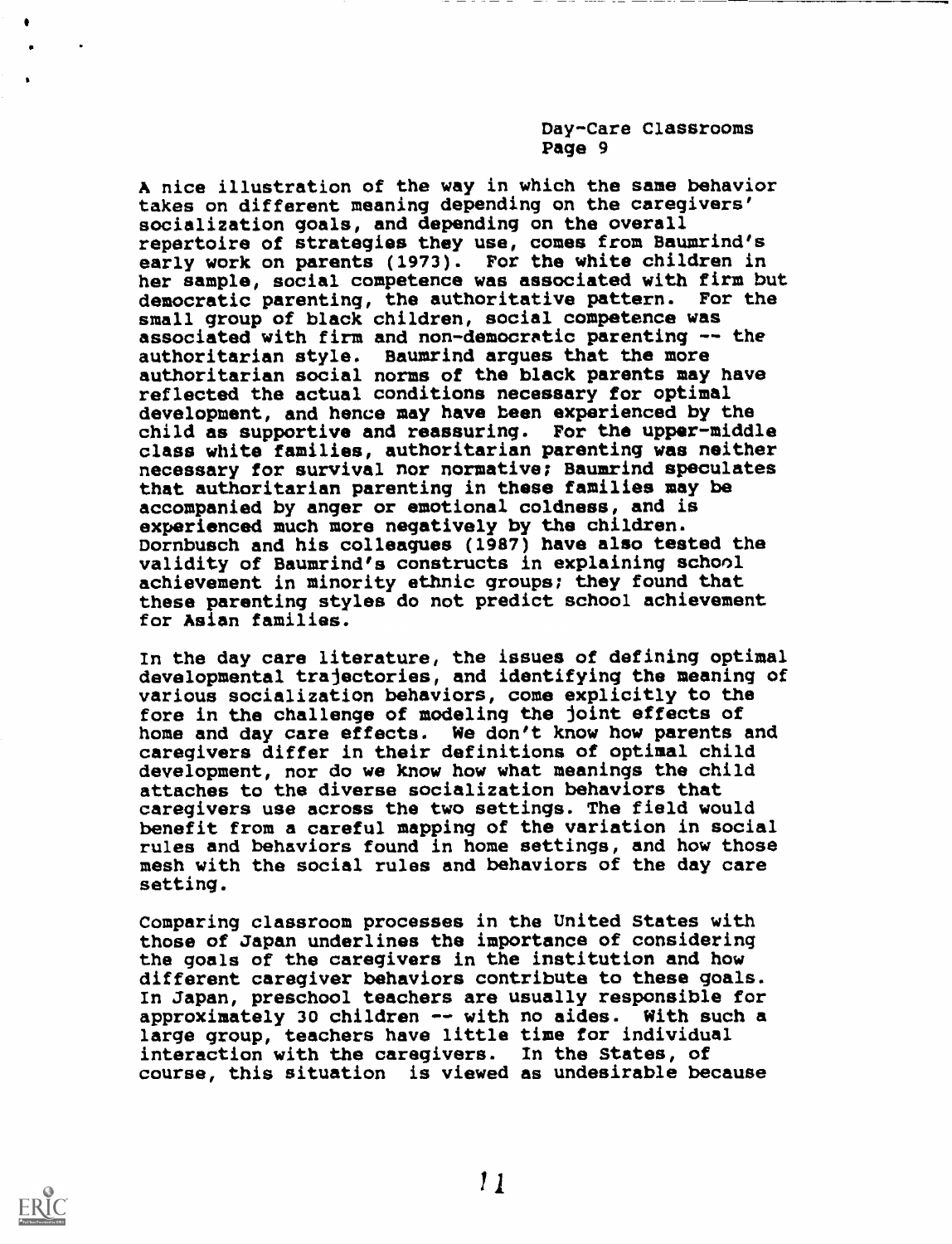social competence is thought to develop optimally in the context of a nurturant relationship with an adult. However, large class sizes in Japan are not due to lack of early childhood training or small budgets. In fact, Japanese educators feel the diminished opportunity for caregiver-child interaction is perfect for orienting the child toward the peer group and lessening his or her dependence on the teacher. They reportedly worry that children will feel lonely in smaller groups (Tobin, Wu, and Davidson, 1990).

In one sense, this example takes us far from our own concerns in the States, but I actually think it illustrates nicely the idea that a particular feature of a preschool setting becomes desirable or undesirable only in relation to the goals of the caregivers. I hope we take up the challenge presented in this example to search for more complex and pluralistic models of day care quality in our own country.

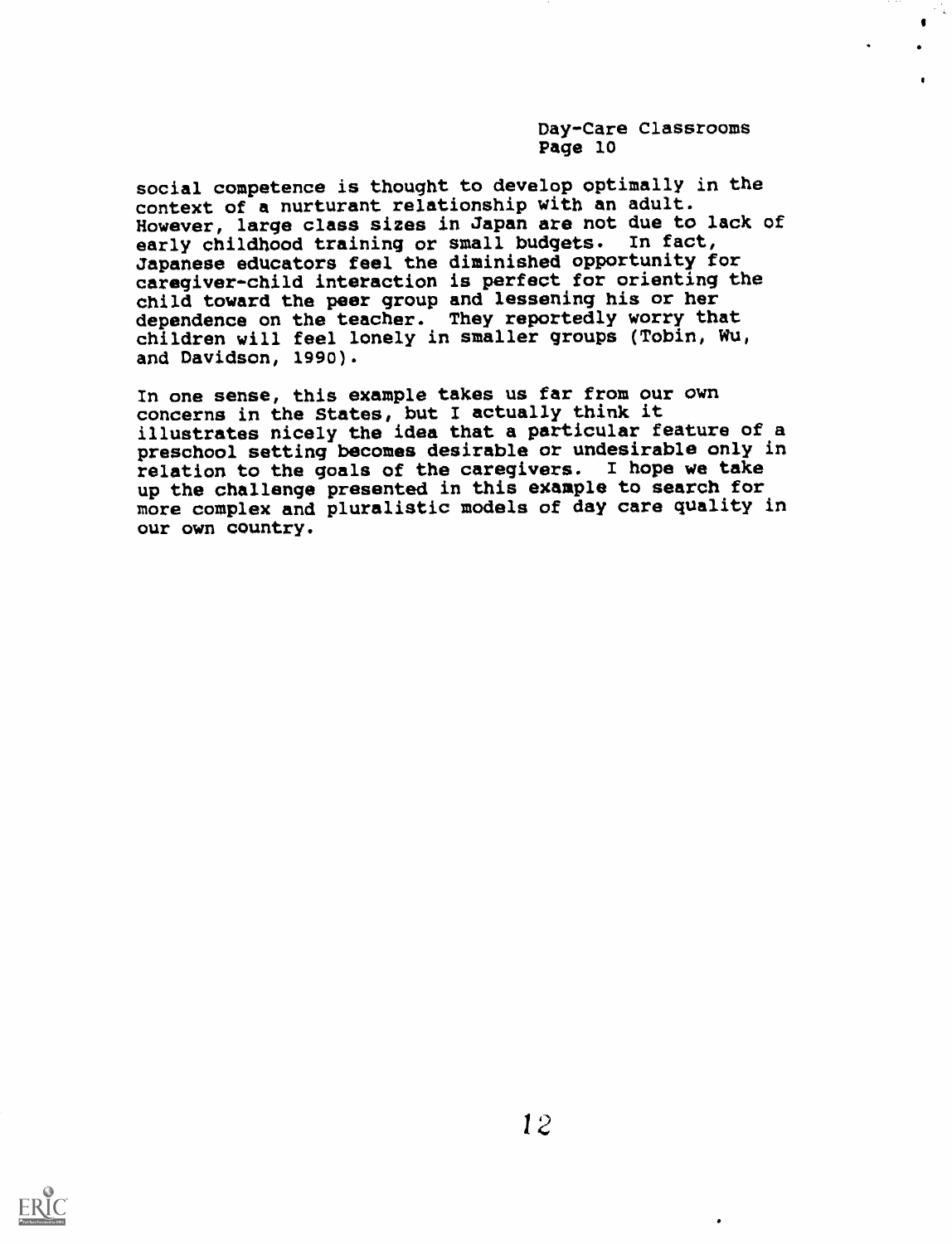## References

Arnett, J. (1987). An evaluation of the Bermuda College training program. Docotral dissertation submitted to the University of Virginia, Charlottesville.

Baumrind, D. (1973). The development of instrumental competence through socialization. In A. D. Pick (Ed.), Minnesota Symposium on Child Psychology (Vol. 7, pp. 3-46). Minneapolis: University of Minnesota Press.

Dix, T., Ruble, D. N., & Zambarano, R. J. (1989). Mothers' implicit theories of discipline: Child effects, parent effects and the attribution process. Child Development, 60, 1373-1391.

Dornbusch, S. M., Ritter, P. L., Leiderman, P. H., Roberts, D. F., & Fraleigh, M. J. (1987). The relation of parenting style to adolescent school performance. Child Development, 58, 1244-1257.

Grusec, J. E., & Lytton, H. (1988). Social development: History, theory, and research. New York: Springer-Verlag.

Holloway, S. D., & Reichhart-Erickson, M. (1988). The relationship of day care quality to children's free-play behavior and social problem-solving skills. Early Childhood Research Quarterly, 3, 39-53.

Holloway, S. D., & Reichhart-Erickson, M. (1989). Child-care quality, family atructure, and maternal expectations: Relationship to preschool children's peer relations. Journal of Applied Developmental Psychology, 10, 281-298.

Howes, C., & Olenick, M. (1986). Family and child care influences on toddlers' compliance. Child Development, 57, 202-216.

Kontos, S., & Fiene, R. (1987). Child care quality, compliance with regulations, and children's development: The Pennsylvania study. In D. A. Phillips (Ed.), Quality in child care: What does research tell us? Washington, D. C.: National Association for the Education of Young Children.



4